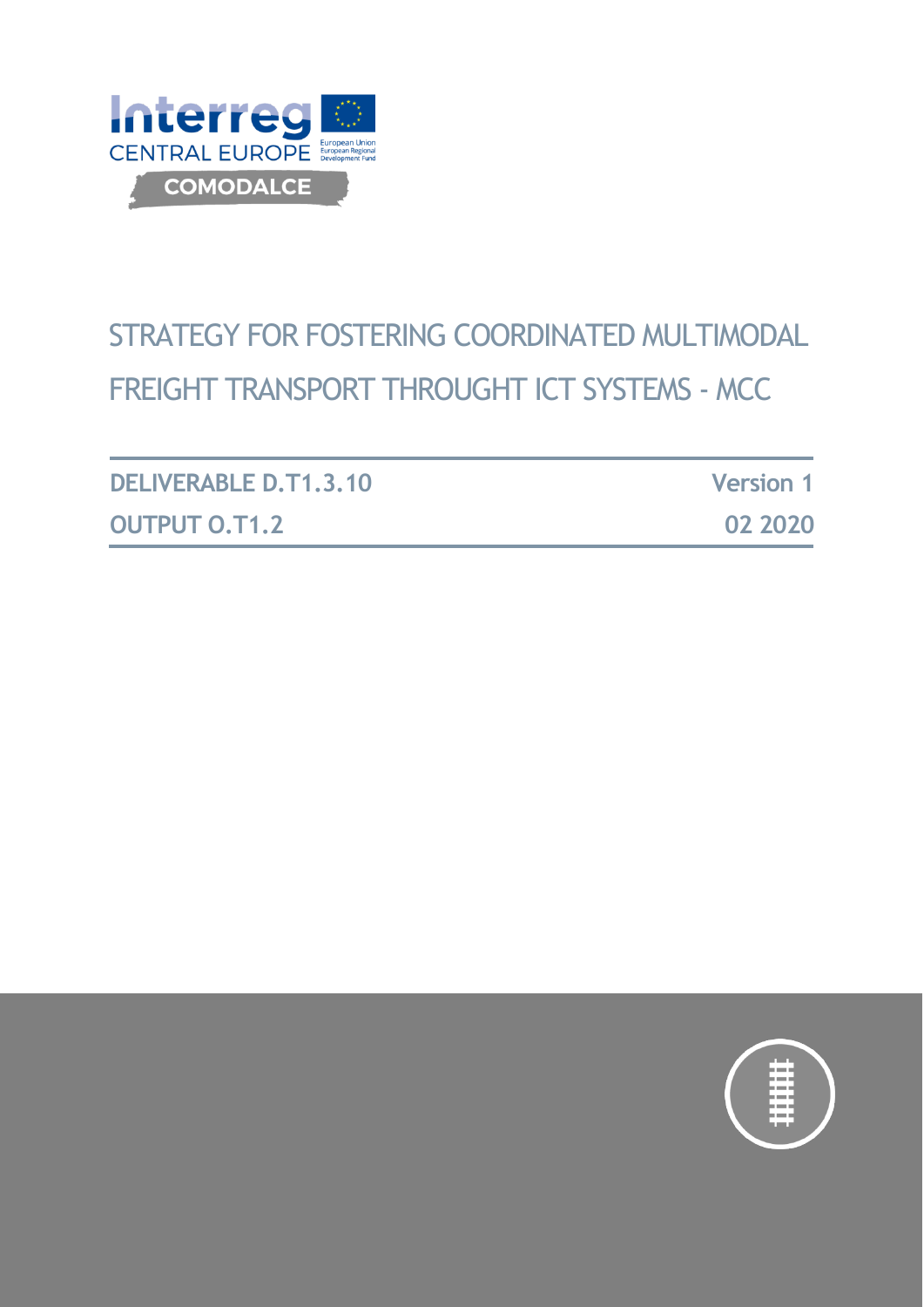



# <span id="page-1-0"></span>**Table of contents**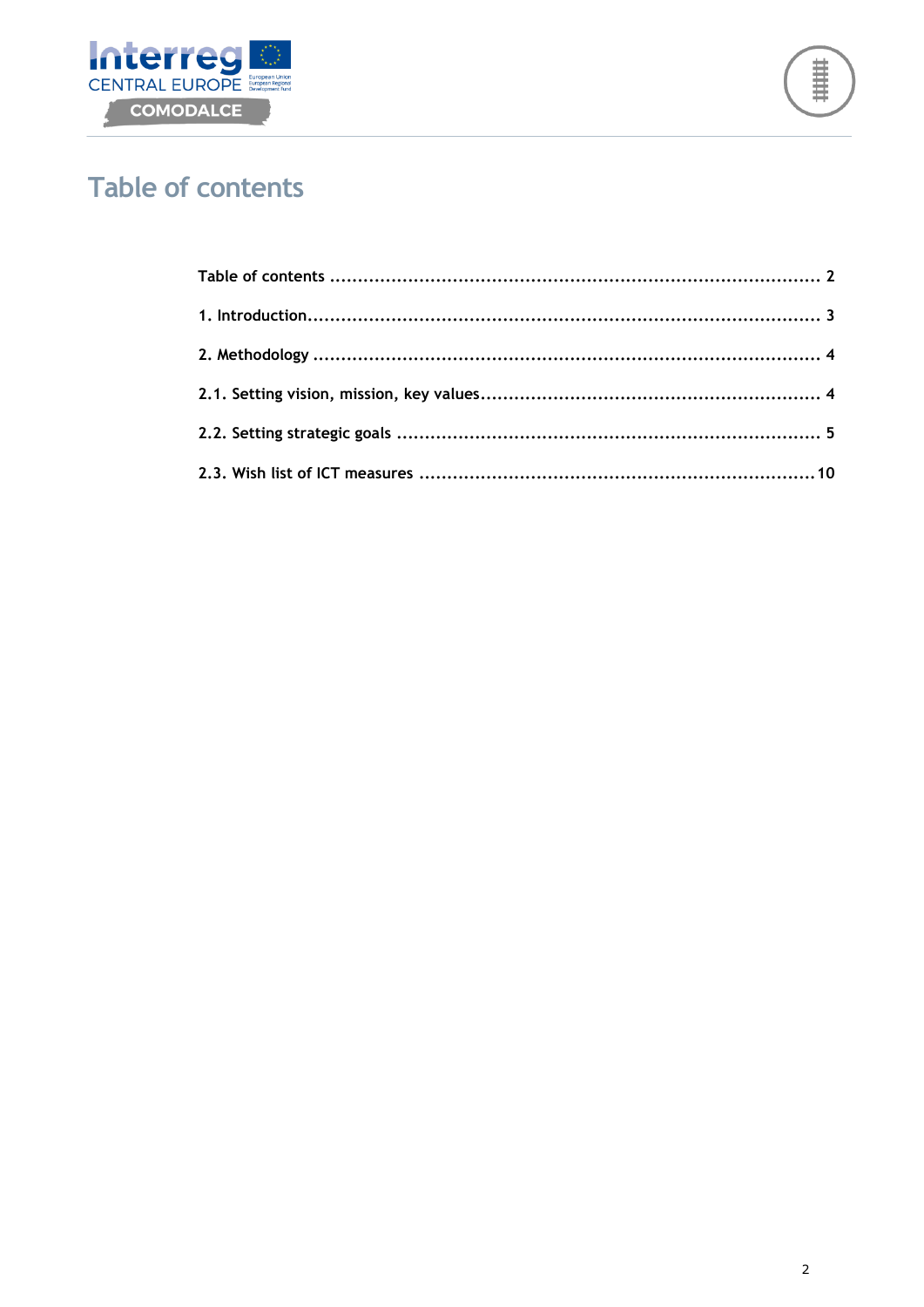

# <span id="page-2-0"></span>**1. Introduction**

Within the COMODALCE project, outputs of the WPT1 include a "Strategy for fostering coordinated multimodal freight transport through ICT systems" (D.T1.3.2-10)", described as "strategy for fostering multimodal transport through ICT systems setting a vision, objectives and priorities in a mid- to long-term perspective, including a detailed wish list of measures to be tested in the pilot action".

This document includes the strategy elaborated for Mahart Container Terminal (PP10).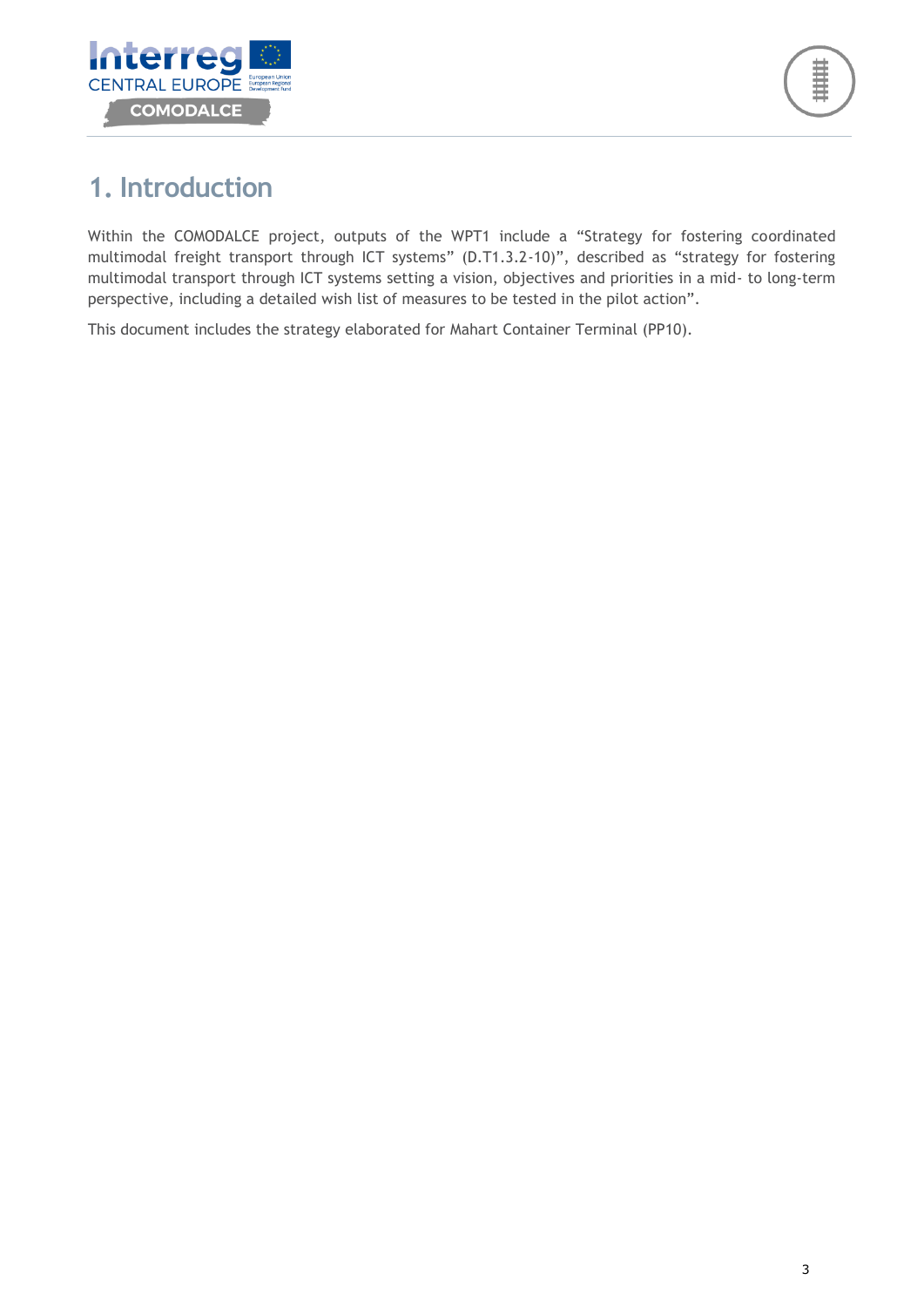



# <span id="page-3-0"></span>**2. Methodology**

### <span id="page-3-1"></span>**2.1. Setting vision, mission, key values**

The definition of vision statement, mission statement and key values provides a strategic framework for the planned measures.

#### **VISION**

**(Vision statement focuses on tomorrow and set the target aims to be achieved)**

Mahart Container Center will work with paperless administration, automated data transfer, involving as low manual work as possible, optimizing capacities with helping hand of digitalization and data transfer asset tools, software. The manual intervention into the ICT will be necessary when there is a mismatch between data compared.

#### **MISSION**

**(Mission statement focuses on today, what challenges shall we face towards the vision today)**

Mahart Container Center has to improve in automation of administration and data input. MCC will define structure of files that communicate between MCC ICT (Terminal Operating System – TOS), and partners (Customers, Operators, Railways and other terminals). The communication file must be standardized with all parties and must be capably of data transfer without manual intervention, without data error.

Mahart Container Center will improve time of train-turn and data punctuality with introduction of an OCR Gate that – with a tailor made software – will identify digits, numbers and labels and will put them into the system without manual intervention.

#### **KEY VALUES**

**(The principles and values that are the basis of the vision of the strategy)**

Key values are:

- Customers' satisfaction
- Data availability and punctuality
- Environment protection with paperless work
- Capacity utilisation with reducing trains' turn time and fastening trains' entry
- Using ICT and automatic data transfer wherever possible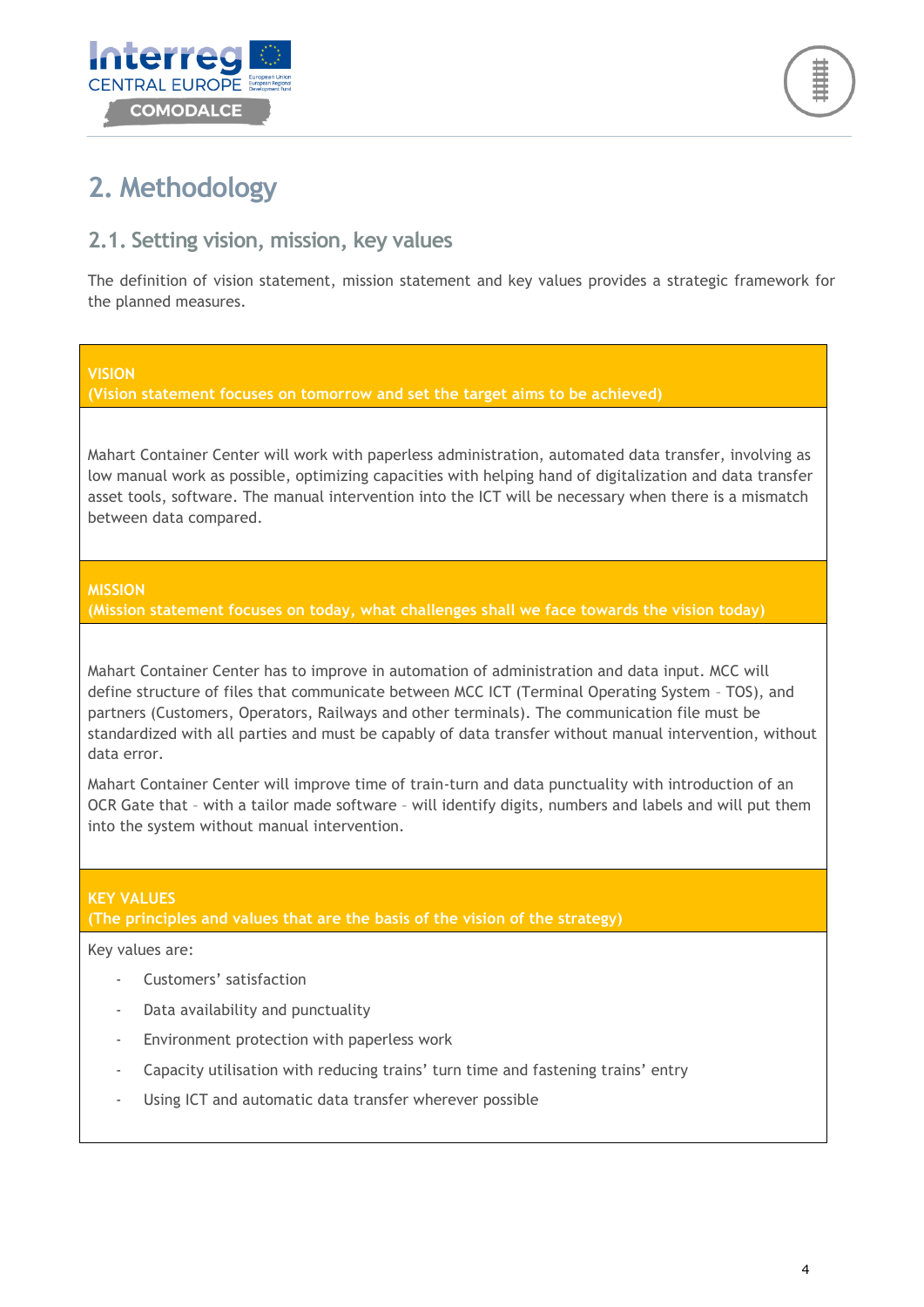



### <span id="page-4-0"></span>**2.2. Setting strategic goals**

Medium term (5 years):

- 1. Goal no. 1: **MCC will use OCR rail gate for automatically identify characters and upload them to TOS to compare with data received electronically.**
- 2. Goal no. 2: **MCC will develop electronic data exchange with Port of Trieste, as a pilot. The communication file will be standardized to involve more partners in the EDI communication.**

Long term (10 years):

- 1. Goal no. 4: **MCC will introduce paperless administration.**
- 2. Goal no. 5: **MCC will exchange data with all partners without manual intervention, using standardized EDI (Electronic Data Interchange) files that are automatically uploaded and downloaded from and to TOS.**

For each goal, please fill in the following table: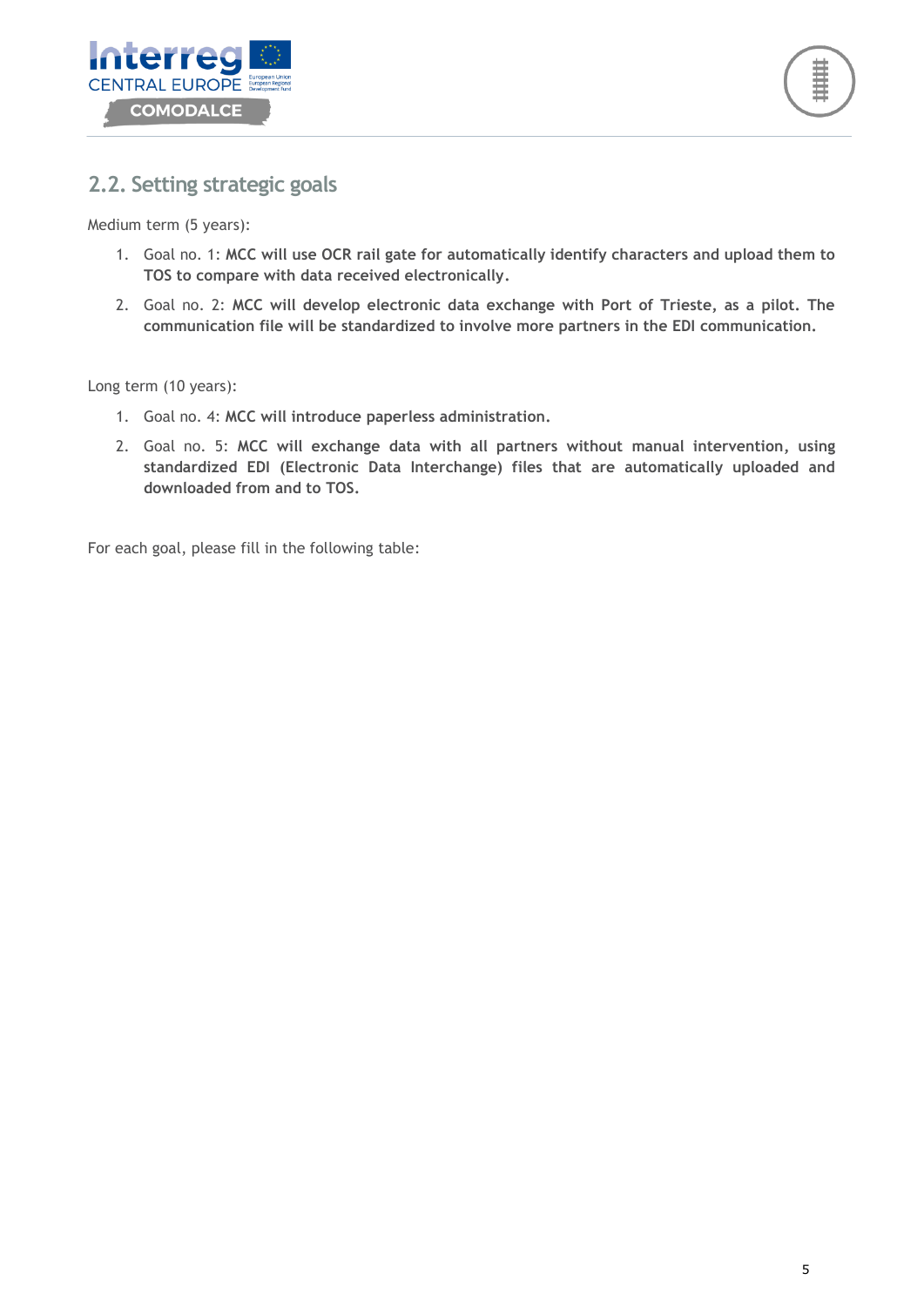

**Medium Term Goal no.1.**

**MCC will use OCR gate for automatically identify characters and upload them to TOS to compare with data received electronically**

| <b>Perspectives</b>                        | Goal                                                                                                                                                                                                                                                                                              | <b>Measurement</b>                                                                                                                    |
|--------------------------------------------|---------------------------------------------------------------------------------------------------------------------------------------------------------------------------------------------------------------------------------------------------------------------------------------------------|---------------------------------------------------------------------------------------------------------------------------------------|
| 1. Environmental and<br>safety perspective | Terminal workers must go to receive<br>the train only in case digits cannot be<br>read or there is a data mismatch, no<br>need to print expected container and<br>wagon numbers on paper.<br>This means less papers used and more<br>safe work as workers must go less at<br>the rails and wagons | paper used by MCC per<br>trains unloaded (number of<br>paper packs bought a year /<br>trains entered the terminal)<br>accident rate   |
| 2. Internal processes<br>perspectives      | All trains can enter under the OCR<br>gate, data of all trains must be<br>obtained before train's arrival and put<br>into the system.<br>ICT will compare the data and manual<br>input needed at data error only.                                                                                 | number of arriving trains per<br>administration personnel<br>number of manual<br>correction needed on data<br>read by OCR gate        |
| 3. Innovation and<br>growth perspective    | The OCR gate itself is the innovation<br>as this is not used in any other<br>terminals in Hungary.<br>With use of OCR gate and data<br>identification the available capacity<br>can be better utilised, providing<br>further capacities for growth.                                               | number of trains entering<br>terminal below the OCR<br>gate<br>Number of trains and<br>containers handled by the<br>terminal annually |
| 4. Customer / Partner<br>perspective       | Customers / Partners will get more<br>precise data and will be able to bring<br>more trains and containers to the<br>terminal                                                                                                                                                                     | number of arrival /<br>departure notifications<br>without error<br>number of trains and<br>containers handled by MCC                  |
| 5. Financial<br>perspective                | OCR gate will be financed by MCC<br>while software development and<br>installation will be financed party<br>through Comodalce funds                                                                                                                                                              | financing ratio (Comodalce<br>vs own financing)<br>finance need after finishing<br>Comodalce project<br>(between years 2-5)           |
| $\sqrt{1610}$                              |                                                                                                                                                                                                                                                                                                   |                                                                                                                                       |

# **VISION:**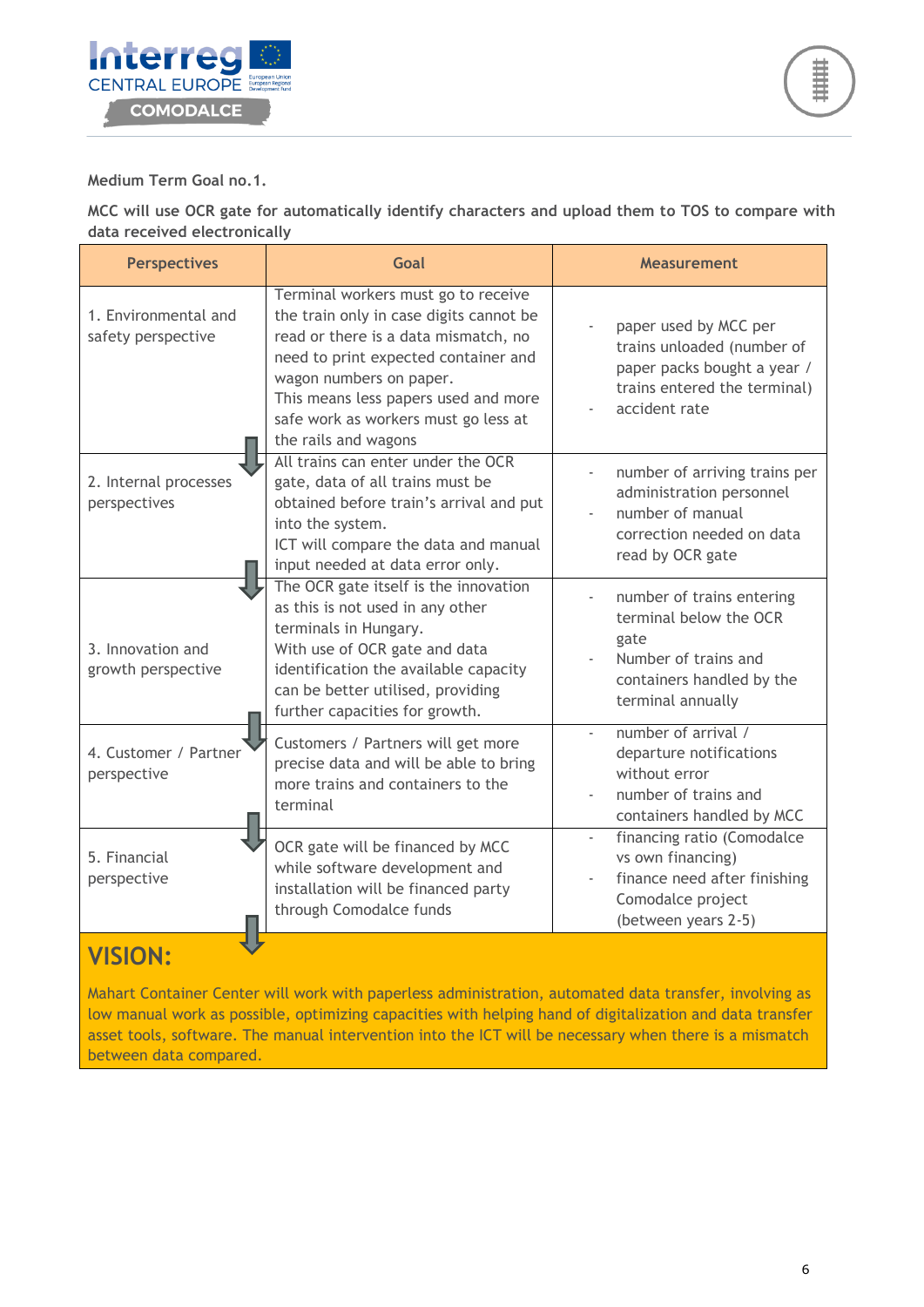

#### **Medium Term Goal no.2.**

**MCC will develop electronic data exchange with Port of Trieste, as a pilot. The communication file will be standardized to involve more partners in the EDI communication.**

| <b>Perspectives</b>                        | Goal                                                                                                                                                                      | <b>Measurement</b>                                                                       |
|--------------------------------------------|---------------------------------------------------------------------------------------------------------------------------------------------------------------------------|------------------------------------------------------------------------------------------|
| 1. Environmental and<br>safety perspective | No need to print received train list<br>and input manually.<br>More containers arrive by train.                                                                           | printing papers bought by<br><b>MCC</b> annually                                         |
| 2. Internal processes<br>perspectives      | Administrators must check<br>correctness of the data, instead of<br>manual input                                                                                          | number of trains processed<br>by number of admin.<br>employees                           |
| 3. Innovation and<br>growth perspective    | The automated data exchange and<br>process will be further used by more<br>partners                                                                                       | number of train data<br>processed through the<br>standardized EDI file                   |
| 4. Customer / Partner<br>perspective       | Data correctness to customer will<br>improve, reaching better customer<br>satisfaction.<br>Partners involved will also have more<br>efficiency with avoiding manual input | number of customers<br>complaints per train<br>number of partners using EDI<br>interface |
| 5. Financial<br>perspective                | Pilot communication method and<br>development of TOS will be financed<br>through Comodalce, further<br>customers' involvement will be<br>financed by MCC                  | financing ratio (Comodalce<br>vs. own funds)<br>cost of new partners'<br>involvement     |

# **VISION:**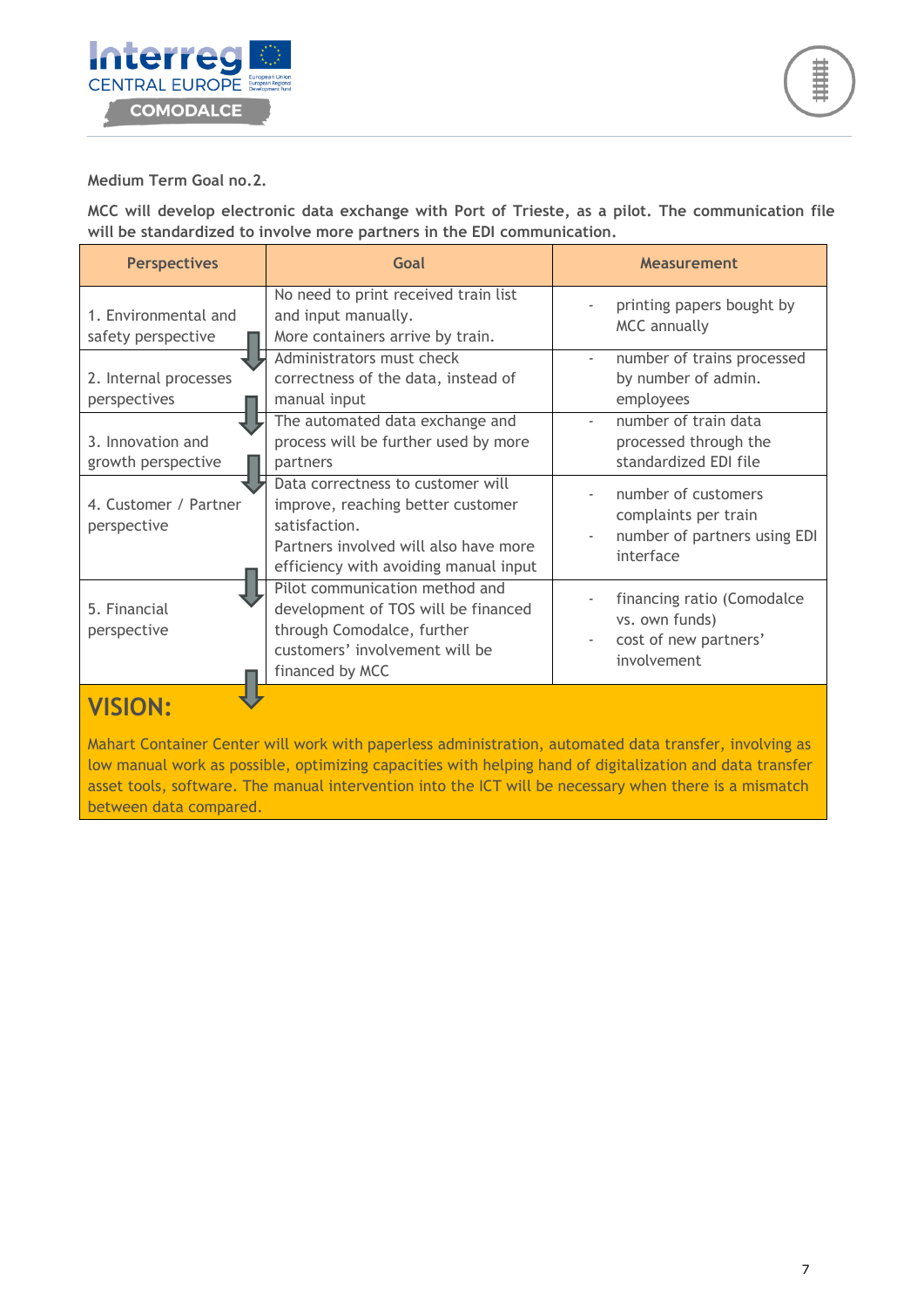



#### **Long Term Goal no.1.**

#### **MCC will introduce paperless administration**

| <b>Perspectives</b>         | Goal                                                     | <b>Measurement</b>                                       |
|-----------------------------|----------------------------------------------------------|----------------------------------------------------------|
|                             | Much less papers used for                                | printing paper bought by                                 |
| 1. Environmental and        | administration, will protect                             | MCC a year vs. number of                                 |
| safety perspective          | environment                                              | trains handled                                           |
|                             | New role of administrative staff:                        | number of trains handled                                 |
| 2. Internal processes       | instead of data processing, checking                     | annually vs number of                                    |
| perspectives                | data and improve processes                               | administrative staff                                     |
|                             | With more reliable data, more and                        | number of partners,                                      |
| 3. Innovation and           | more partners involved in automated                      | customers using EDI files and                            |
| growth perspective          | data process, ending with all partners                   | no manual involvement in                                 |
|                             | involved and no papers used.                             | data exchange                                            |
|                             | Partners, customers also need to                         | number of partners using EDI<br>$\overline{\phantom{a}}$ |
| 4. Customer / Partner       | automate processes, that means more                      | data punctuality                                         |
| perspective                 | efficient administration at their side                   | improvement: number of                                   |
|                             | too.                                                     | customers' complaints                                    |
| 5. Financial<br>perspective | Roll-out of the pilot project will be<br>financed by MCC | amount of financing needed<br>by partner roll-out        |
| . <i>.</i> .                |                                                          |                                                          |

## **VISION:**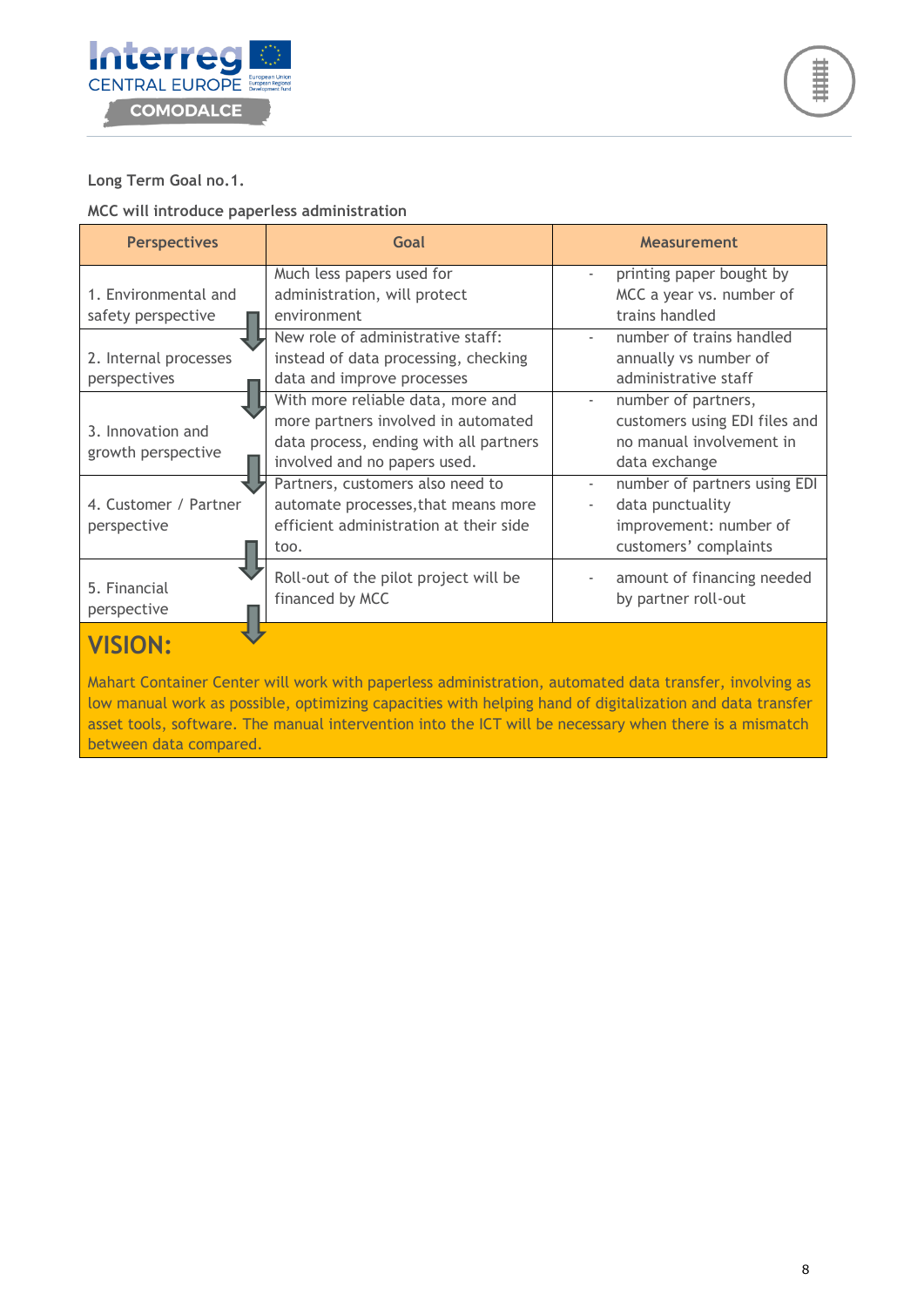

**Long Term Goal no.2.**

**MCC will exchange data with all partners without manual intervention, using standardized EDI (Electronic Data Interchange) files that are automatically uploaded and downloaded from and to TOS.**

| <b>Perspectives</b>                        | Goal                                                                                                                                              | <b>Measurement</b>                                                                                                              |
|--------------------------------------------|---------------------------------------------------------------------------------------------------------------------------------------------------|---------------------------------------------------------------------------------------------------------------------------------|
| 1. Environmental and<br>safety perspective | Both at MCC and partners much less<br>papers used                                                                                                 | printing paper bought by<br>$\overline{\phantom{a}}$<br>MCC and partners a year vs.<br>number of trains handled                 |
| 2. Internal processes<br>perspectives      | New role of administrative staff:<br>instead of data processing, checking<br>data and improve processes                                           | number of trains handled<br>annually vs number of<br>administrative staff                                                       |
| 3. Innovation and<br>growth perspective    | MCC will be the most innovative<br>terminal in Budapest and can jointly<br>grow with the customers, handling<br>more trains and containers at MCC | number of customers at the<br>terminal<br>number of trains and<br>containers handled annually                                   |
| 4. Customer / Partner<br>perspective       | Partners, customers also need to<br>automate processes, that means more<br>efficient administration at their side<br>too.                         | number of partners using EDI<br>$\overline{\phantom{a}}$<br>data punctuality<br>improvement: number of<br>customers' complaints |
| 5. Financial<br>perspective                | Roll-out of the pilot project will be<br>financed by MCC                                                                                          | amount of financing needed<br>by partner roll-out                                                                               |
|                                            |                                                                                                                                                   |                                                                                                                                 |